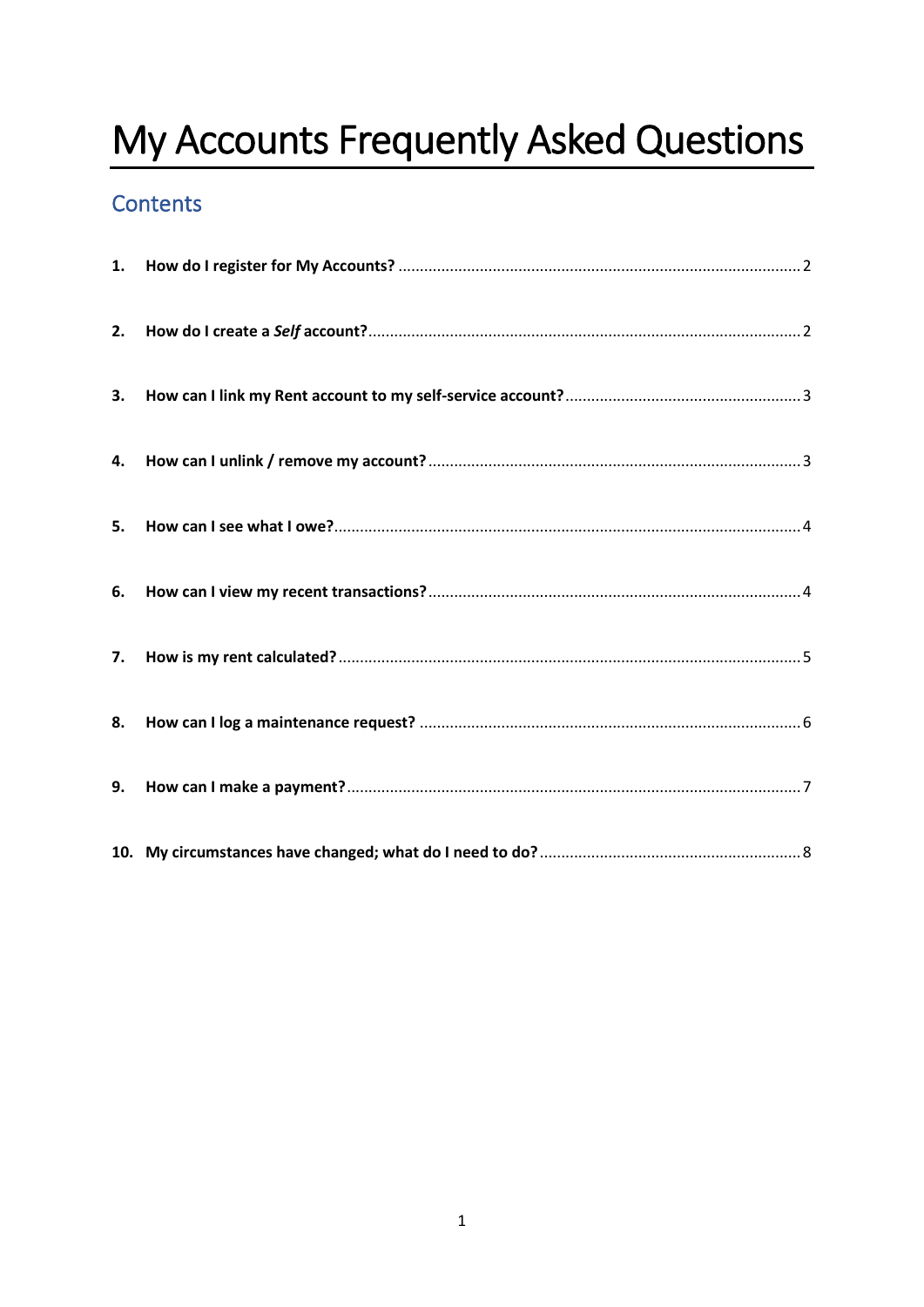## <span id="page-1-0"></span>1. How do I register for My Accounts?

- a) Firstly, **create an account on** *Self*, which is our self-service portal.
- b) Then **link your Rent Account** to your self-service account.

### <span id="page-1-1"></span>2. How do I create a *Self* account?

a) This may be done by clicking on the **My Online Services** icon at the top of the [www.wexfordcoco.ie](http://www.wexfordcoco.ie/) website and then selecting **Register** in the top-right.



**b)** You will then be prompted to enter your **email address** and **password**. An email will be sent to the email address and this must be verified before you can continue:

| Image 1             |                                                                                            |              |
|---------------------|--------------------------------------------------------------------------------------------|--------------|
| <b>Registration</b> |                                                                                            |              |
|                     | Please enter your email and a password to register for Wexford County Council self service |              |
| Email *             | testwexford77@gmail.com                                                                    | √            |
| Password *          |                                                                                            | $\checkmark$ |
| Confirm Password *  |                                                                                            | $\checkmark$ |
| <b>X</b> Cancel     | $\vee$ Submit                                                                              |              |

c) Once you verify your email address, your account will be activated and you may log in and complete your profile details.

**NOTE:** If you cannot see the email in your Inbox, check you Junk folder.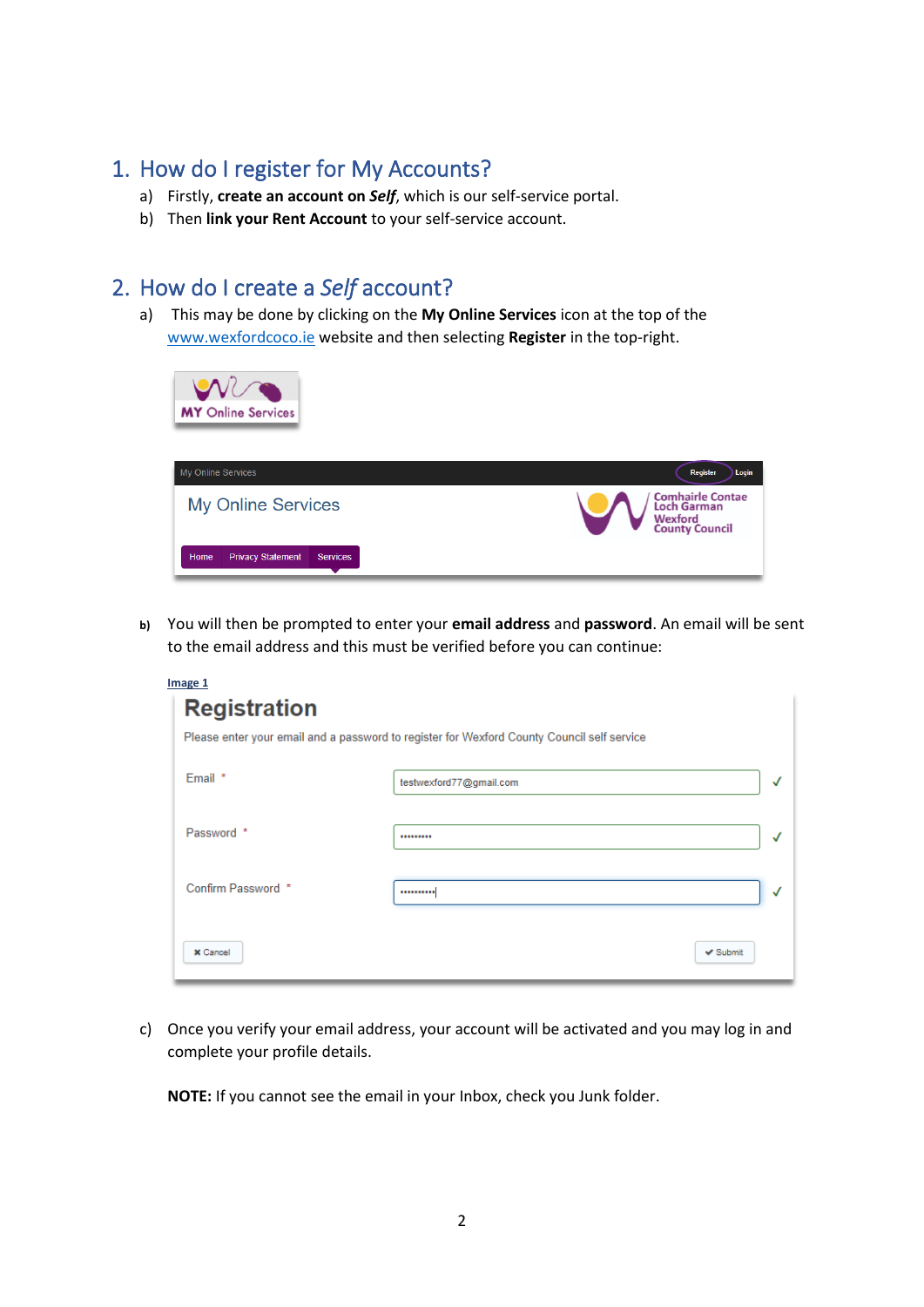## <span id="page-2-0"></span>3. How can I link my Rent account to my self-service account?

The following information is needed and **must match the record of the named tenant held on the Rents system**:

- First Name
- Surname
- Rent Account Reference (6 digits)
- PPS Number

#### **Image 2**

| <b>Account Details</b>              |                                                                                                                                                              |  |  |  |
|-------------------------------------|--------------------------------------------------------------------------------------------------------------------------------------------------------------|--|--|--|
|                                     | First Name, Surname, Account Reference and PPS Number must match the record of named tenant we hold for your Rent account. Your Account Reference can        |  |  |  |
|                                     | be found on your rent statement or on any documentation relating to your rent account. Please contact customerservice@wexfordcoco.ie if you need assistance. |  |  |  |
| First Name *                        |                                                                                                                                                              |  |  |  |
| Surname *                           |                                                                                                                                                              |  |  |  |
| Rent Account Reference *            | Please ensure you enter your full account number found at the top of your rent statement.                                                                    |  |  |  |
| PPS Number *                        |                                                                                                                                                              |  |  |  |
| <b>Terms and Conditions</b>         |                                                                                                                                                              |  |  |  |
| agree to the Terms and Conditions * | Yes                                                                                                                                                          |  |  |  |

## <span id="page-2-1"></span>4. How can I unlink / remove my account?

Go into the account under My Accounts and click on **form** in the banner

Notice - GDPR Compliance! The Council stores your reference number for the purposes of displaying this information to you within this site. If you wish to not have your reference numbers stored and this information shown, please use this Form to remove the account from your views.

Select the account you wish to remove from the drop-down list.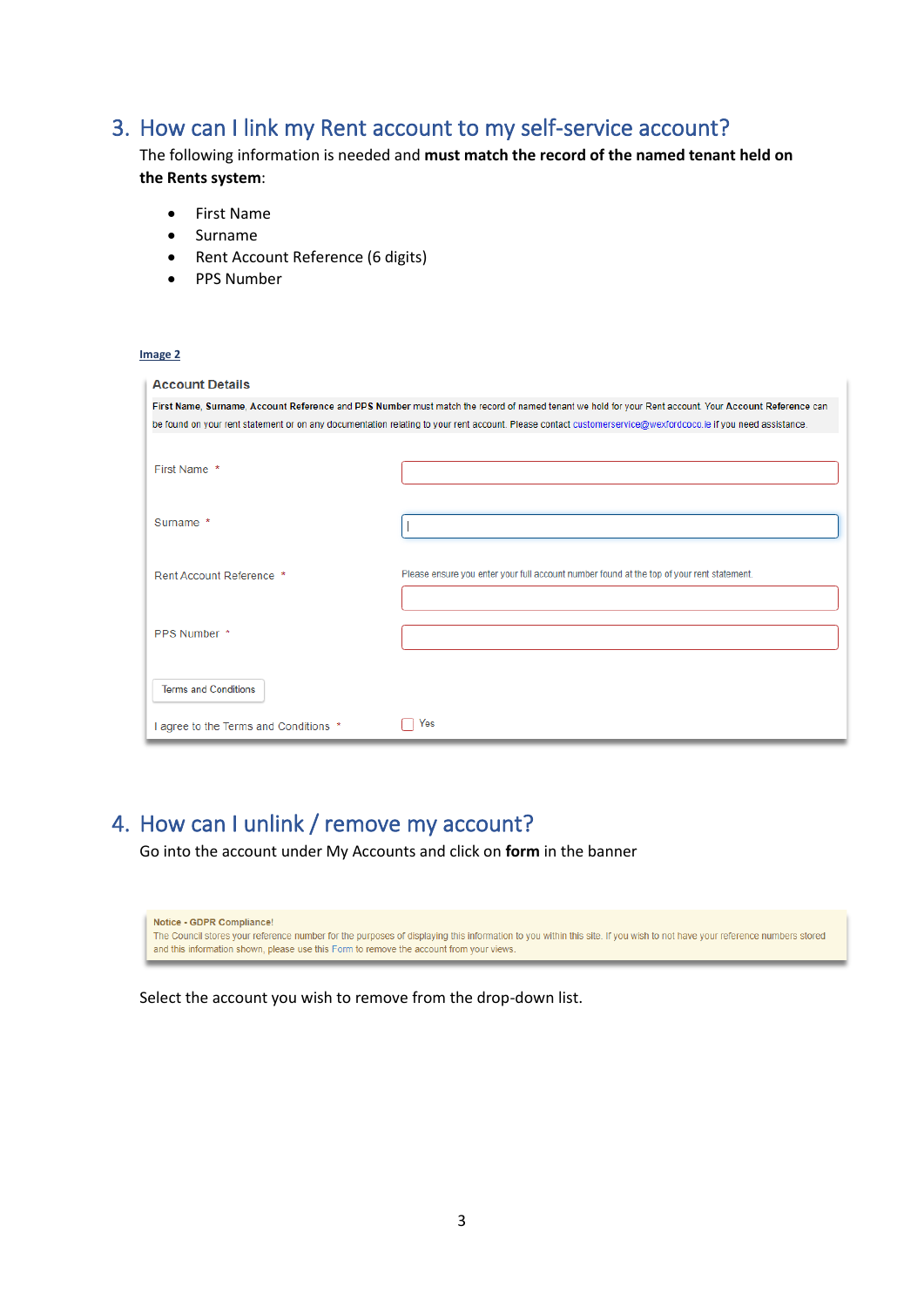### <span id="page-3-0"></span>5. How can I see what I owe?

- a) Go into your account and go to **Statement**.
- b) The current balance is displayed in the grey area of the screen and transactions including invoices and payments are listed below this.

**NOTE:** A **DR** balance means that you owe this amount.

| <b>Account Details</b>                                       | <b>Statement</b>                                                                                                                                                               |                                                      |         |           |                        |
|--------------------------------------------------------------|--------------------------------------------------------------------------------------------------------------------------------------------------------------------------------|------------------------------------------------------|---------|-----------|------------------------|
| <b>Statement</b>                                             |                                                                                                                                                                                | The current balance of your rent account is €.<br>DR |         |           |                        |
| <b>Rent Calculation Summary</b><br>Log a Maintenance Request | A Debit (DR) balance means that you owe that amount<br>If you have made a payment that is not yet showing on your account, please wait 5<br>working days before contacting us. |                                                      |         |           |                        |
| Make a Payment                                               | Show $\boxed{100 \vee}$ entries                                                                                                                                                |                                                      |         | Search:   |                        |
| Submit Change in<br>Circumstances                            | Transaction<br>Date                                                                                                                                                            | Reference                                            | Type    | Amount    | <b>Running Balance</b> |
|                                                              | 03 Dec 2021                                                                                                                                                                    | REC: BP<br><b>BILLPAY</b>                            | Receipt | €75.00 CR |                        |
|                                                              | 27 Nov 2021                                                                                                                                                                    | Total Weekly Charge                                  | Invoice | €64.81 DR |                        |
|                                                              | 25 Nov 2021                                                                                                                                                                    | RFC: BF<br><b>BILLPAY</b>                            | Receipt | €75.00 CR |                        |
|                                                              | 20 Nov 2021                                                                                                                                                                    | Total Weekly Charge                                  | Invoice | €64.81 DB |                        |

## <span id="page-3-1"></span>6. How can I view my recent transactions?

- a) Go into your account and go to **Statement**.
- b) All invoices and payments are listed and the current balance is displayed above them (refer to Image 3 above).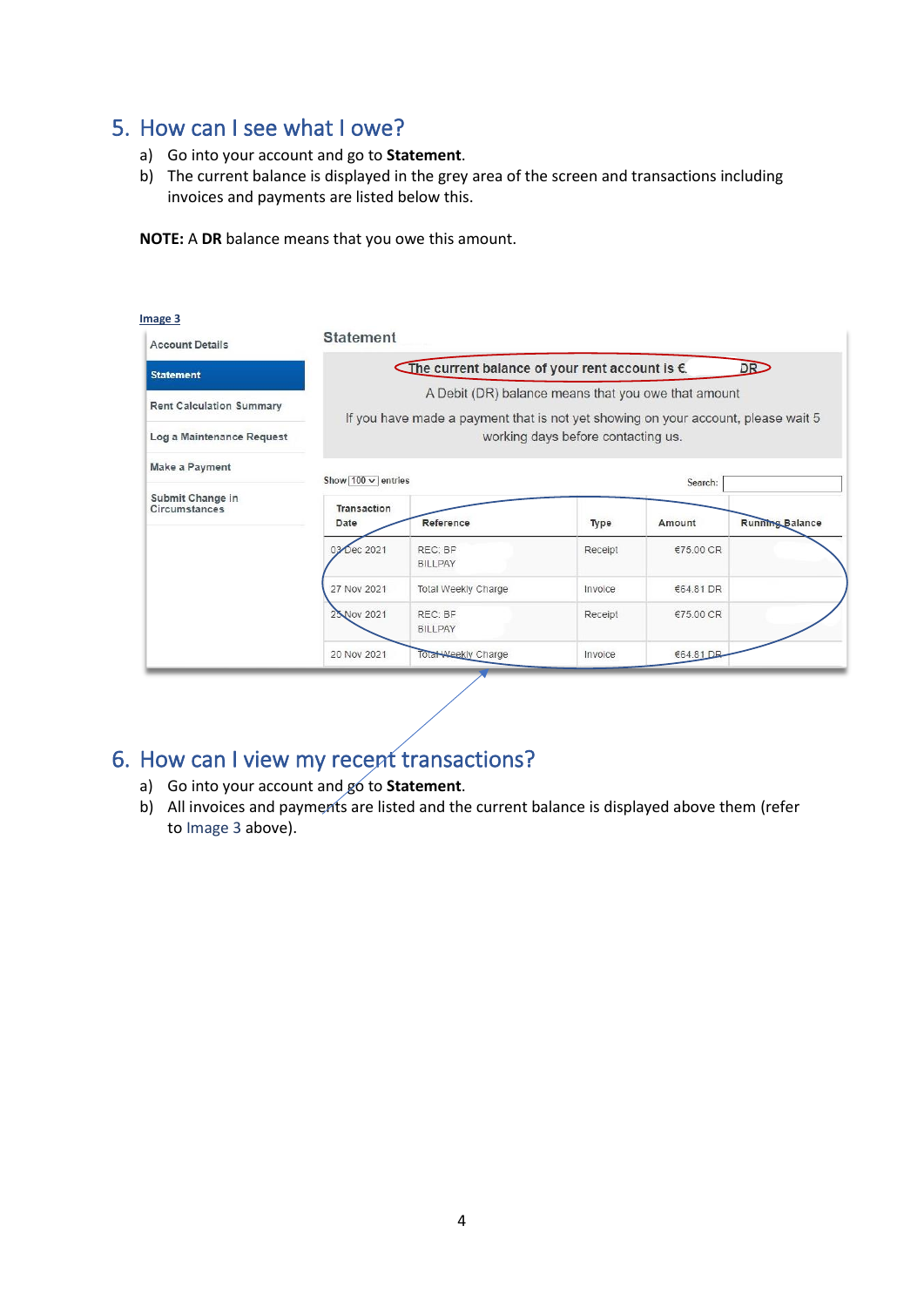## <span id="page-4-0"></span>7. How is my rent calculated?

- a) Go into your account and go to **Rent Calculation Summary**.
- b) Here you will see a breakdown of the Principal Earner's rent, any allowances, Subsidiary Earner's rent and any other charges or allowances. Total rent is displayed at the end and effective date is displayed above the calculation.
- c) You may also view the Council's *Differential Rents Scheme using* the link on this screen.

<span id="page-4-1"></span>

| Image 4                           |                                                                                   |                |  |
|-----------------------------------|-----------------------------------------------------------------------------------|----------------|--|
| <b>Account Details</b>            | <b>Rent Calculation Summary</b>                                                   |                |  |
|                                   | You can view Wexford County Council's Differential Rents Scheme by clicking here. |                |  |
| Statement                         | <b>Account Details</b>                                                            |                |  |
| <b>Rent Calculation Summary</b>   | Account Number                                                                    |                |  |
| Log a Maintenance Request         | Account Type                                                                      | Social Housing |  |
| Make a Payment                    | Rent Effective Date                                                               | 31 Jan 2021    |  |
| Submit Change in<br>Circumstances | <b>Principle Earners Rent</b>                                                     | €              |  |
|                                   | Earners Contribution                                                              | 46.56          |  |
|                                   | <b>Less Allowances</b>                                                            |                |  |
|                                   | Child Allowance                                                                   | 1.75           |  |
|                                   | Further Education                                                                 | 0.00           |  |
|                                   | OAP                                                                               | 0.00           |  |
|                                   | Living Alone                                                                      | 0.00           |  |
|                                   | <b>Plus Subsidiary Earners</b>                                                    |                |  |
|                                   | Subsidiary                                                                        | 20.00          |  |
|                                   | <b>Assessed Rent</b>                                                              | 64.81          |  |
|                                   | Plus/Minus Charges/Allowances                                                     |                |  |
|                                   | Total Charges & Allowances                                                        | 0.00           |  |
|                                   | <b>Total Weekly Charge</b>                                                        | 64.81          |  |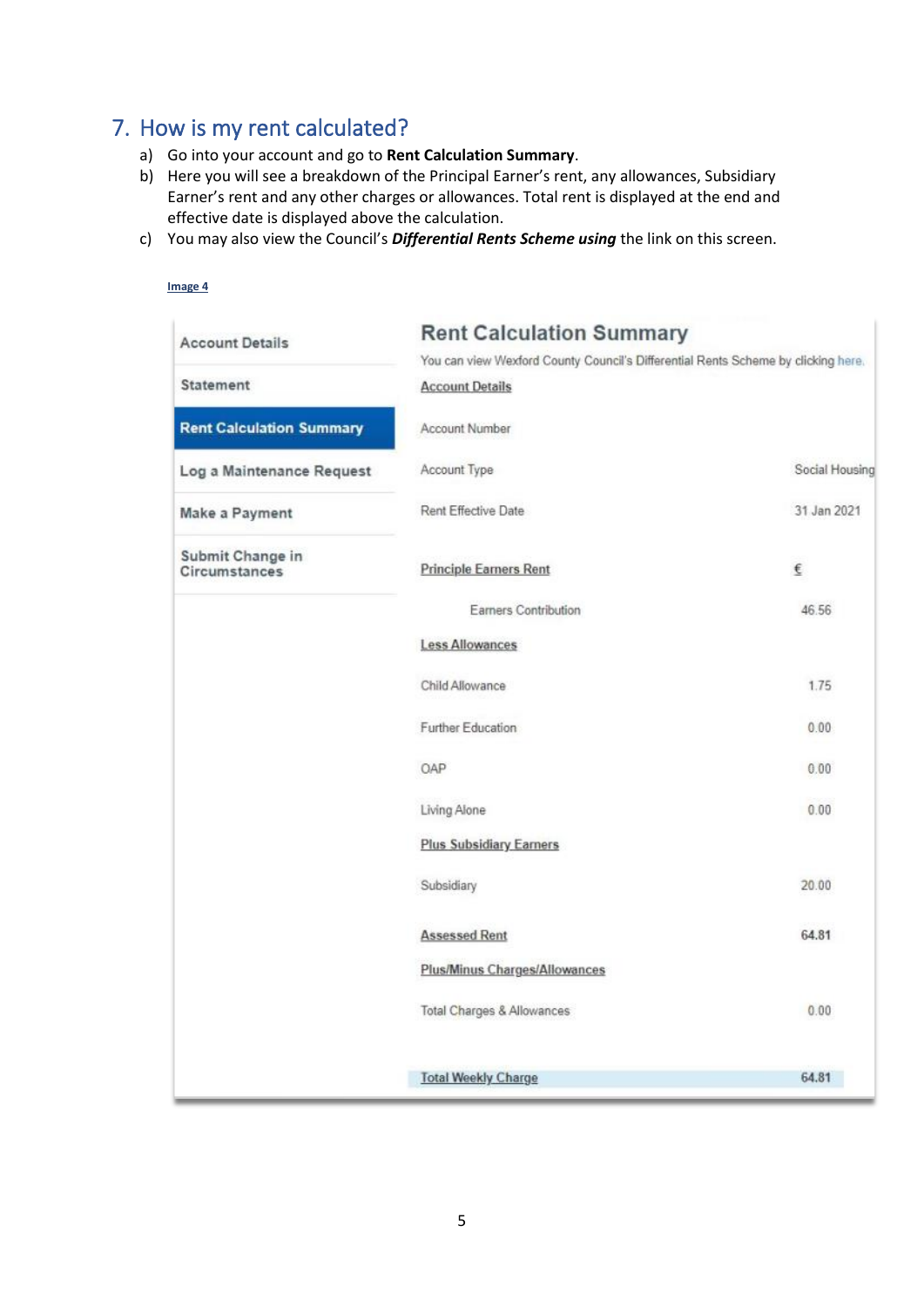## 8. How can I log a maintenance request?

- a) Go into your account and go to **Log a Maintenance Request**
- b) Read the list of what internal and external repairs are carried out by the Council.
- c) Complete the form, outlining your details and details of the repair being requested.

| Image 5                                                                                                                                    |                                      |
|--------------------------------------------------------------------------------------------------------------------------------------------|--------------------------------------|
| <b>Housing - Log a Repair Request</b><br>If you think that the repair issue is the Council's responsibility please complete the form below |                                      |
|                                                                                                                                            |                                      |
| Log Request <sup>O</sup><br>Information                                                                                                    |                                      |
| Tenancy No.                                                                                                                                |                                      |
| Tenant's Name                                                                                                                              |                                      |
| Contact No. (Mobile)                                                                                                                       | Enter mobile number without spaces   |
| Contact No. (Landline)                                                                                                                     | Enter landline number without spaces |
| Repair Type *                                                                                                                              | Internal ( External                  |
| Repair Category (based on repairs carried out<br>by Wexford County Councl)                                                                 | Select<br>$\checkmark$               |
| Details of Repair *                                                                                                                        |                                      |
| Date of Request *                                                                                                                          | 07/12/2021                           |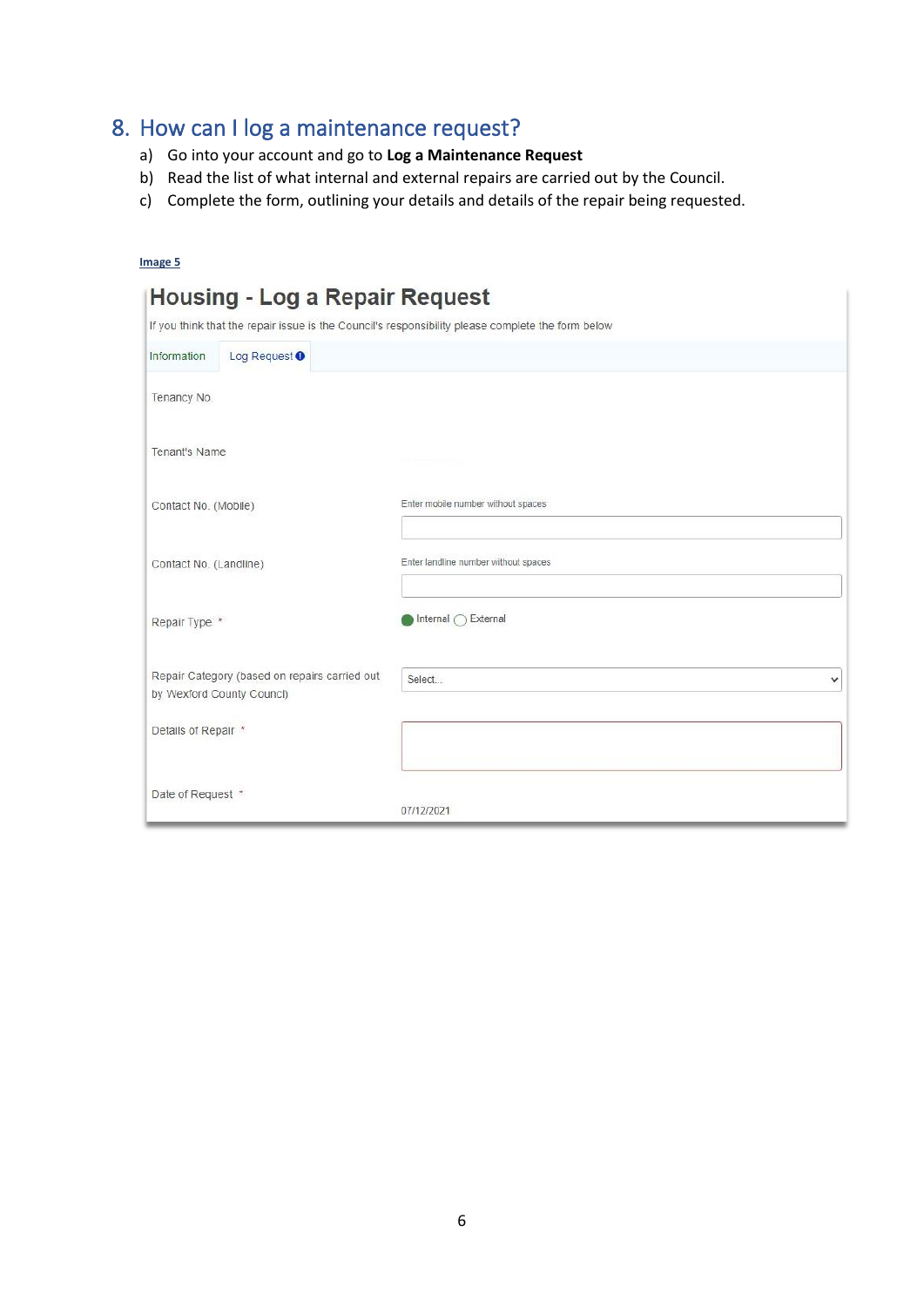#### <span id="page-6-0"></span>9. How can I make a payment?

- a) Go into **Make a Payment**
- b) Enter the **amount** you wish to pay
- c) Enter your billing card details; this information is necessary fo[r SCA compliance](https://en.wikipedia.org/wiki/Strong_customer_authentication) .
- d) **Confirm** that your details are correct and then click **Submit**.
- e) You will then be redirected to our payment processor, [Global Payments,](https://www.globalpaymentsinc.com/en-gb) where you can enter your card details and your payment will be processed securely.

## **Image 6.1**<br>**My Accounts Payments**

|                   | Please complete the details below to make a payment on your account |
|-------------------|---------------------------------------------------------------------|
| Account Reference |                                                                     |
| Email *           |                                                                     |
| Name              |                                                                     |
| Weekly Charge €   | 64.81                                                               |
| Account Balance   |                                                                     |
|                   | You owe the balance above                                           |
| Payment Amount *  | €50.00                                                              |

Image 6.2<br>Please enter your card billing details below. This information is required for SCA compliance and is passed to our payment processor Global Payments. If you do not enter this information your card may be declined.

| Email Address *             |         |
|-----------------------------|---------|
| Billing Address Line 1 *    |         |
| Billing Address Line 2 *    |         |
| Billing Address Line 3      |         |
| Billing County *            | Wexford |
| Billing Eircode for Payment |         |
|                             |         |
| Billing Mobile No. *        |         |
|                             |         |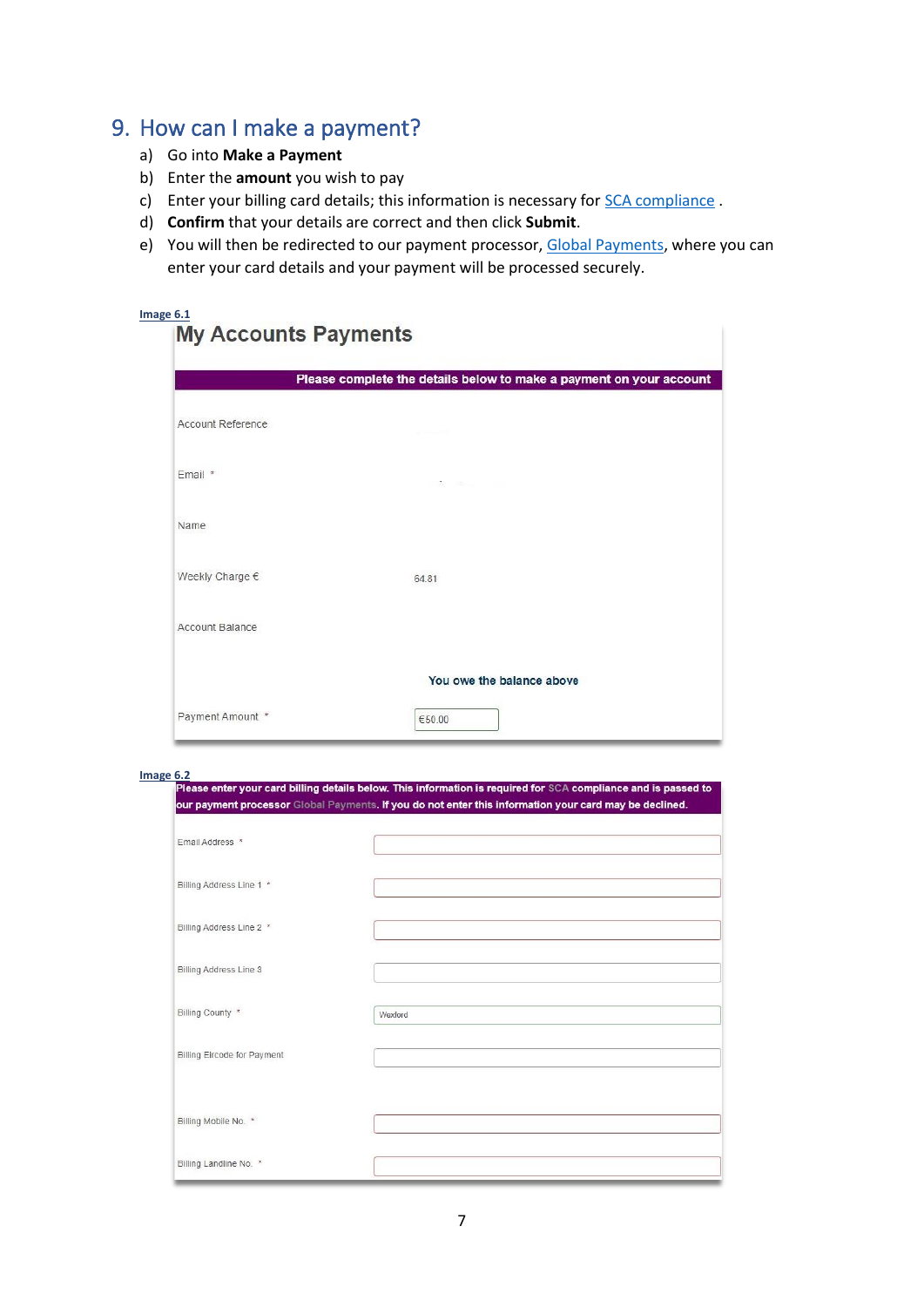### <span id="page-7-0"></span>10. My circumstances have changed; what do I need to do?

- a) Go into **Submit Change in Circumstances.**
- b) Enter **Telephone Contact** number.
- c) **Add Resident** and enter details for each resident in the house.
- d) Enter any **Additional Information** and upload any **Additional Attachments** if you need to.
- e) Complete the **Declaration** and **Submit**.
- f) A copy of the form you submit will be sent to the email address associated with your self-service account.

#### **Image 7.1**

#### My Accounts - Change in Circumstances

| Housing Rents        |                                   |  |  |
|----------------------|-----------------------------------|--|--|
|                      | Please complete all details below |  |  |
| Rent A/C No.         |                                   |  |  |
| Name                 |                                   |  |  |
| Address              |                                   |  |  |
| Eircode              |                                   |  |  |
| Telephone Contact *  |                                   |  |  |
| <b>Email Address</b> |                                   |  |  |

#### **Image 7.2**

#### **Section A - Household Details**

Note: You must click the Add Resident button to add details and repeat for each person residing in the house.

1. Each person who is employed must have Section B completed.

2. Each person who is unemployed in receipt of benefit/allowance must have Section C completed.

3. Each person who is part-time employed plus in receipt of a Social Welfare Payment must have Section B & Section C completed.

4. Each person who is on a Back to Work Scheme plus in Employment must have Section B & Section C completed.

5. For new borns a birth cert is required.

6. If a person has moved in written permission is required and Permission to Reside form should be submitted. This is available from the Housing Section.

7. If someone has moved out please state the date they moved and submit official proof of their new address.e.g:letting agreement, utility bill etc..

**Add Resident**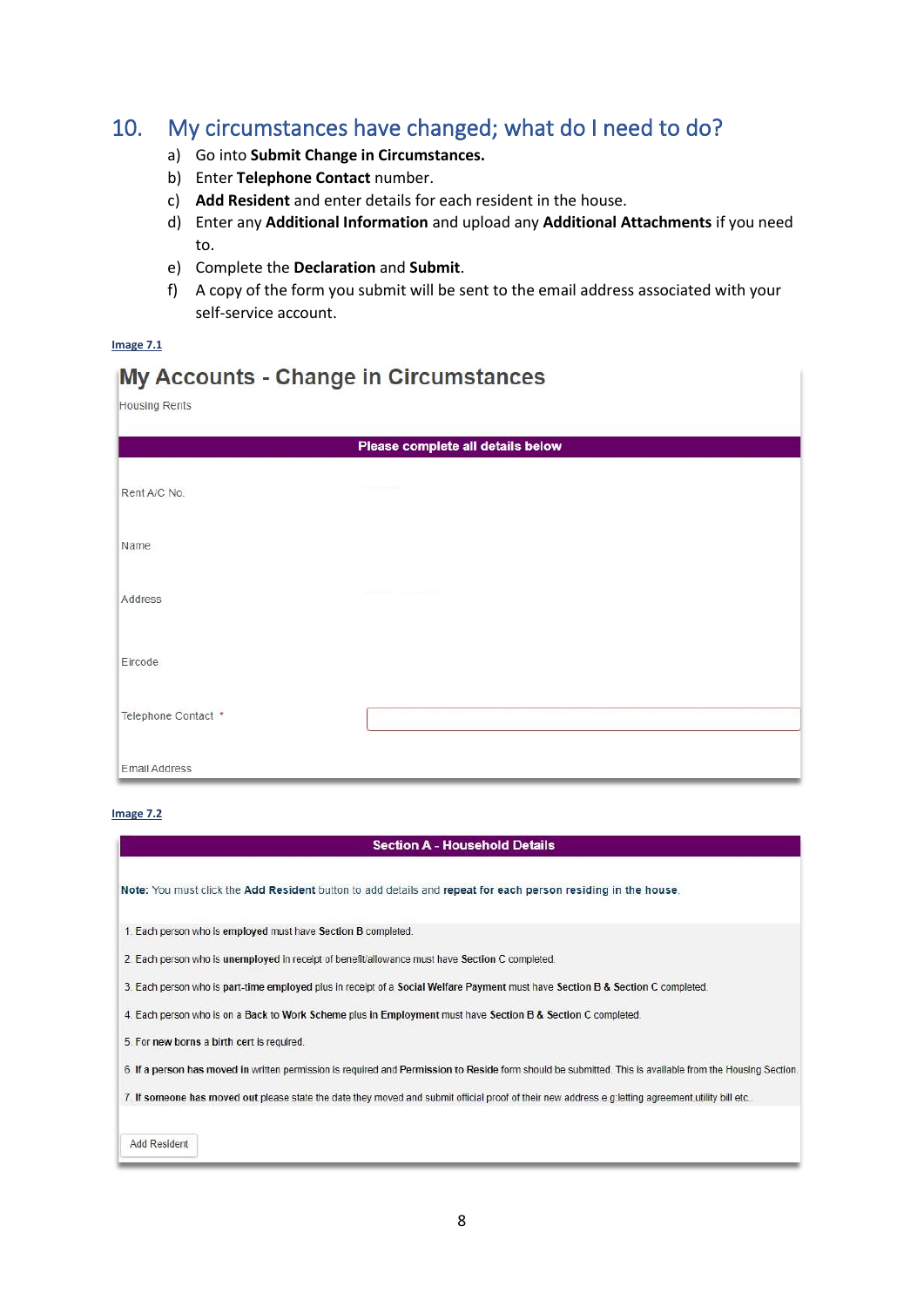#### **Image 7.3**

| Name *                                                                                             | Joe Bloggs                                                          |
|----------------------------------------------------------------------------------------------------|---------------------------------------------------------------------|
| Date of Birth *                                                                                    | 07/12/2000                                                          |
| Employment Status *                                                                                | Employment (Full-Time or Part-Time)<br>$\checkmark$<br>$\checkmark$ |
| PPS Number *                                                                                       | $\checkmark$<br>1234567F                                            |
| Please click button to validate<br>your PPS Number                                                 | Validate PPS Number                                                 |
| Gender <sup>*</sup>                                                                                | Select<br>$\check{ }$                                               |
| Is this person an Earner or a<br>Social Welfare Recipient? If<br>neither select 'None of these'? * | None of these<br>Social Welfare Recipient<br>Earner                 |

#### **Image 7.4**

| <b>Earner Details</b>                                                           |                            |                                      |                   |
|---------------------------------------------------------------------------------|----------------------------|--------------------------------------|-------------------|
| Employer *                                                                      |                            |                                      |                   |
| Date Employment Started *                                                       |                            |                                      |                   |
| Are you on a back to work<br>scheme? *                                          | Yes $\bigcap$ No           |                                      |                   |
| Are you on a CE or Tús scheme?<br>$\star$                                       | $\bigcap$ Yes $\bigcap$ No |                                      |                   |
| Upload payslips, Notice of Tax<br>Assessment, etc. *                            |                            | Drop files here to upload - ± upload | Uploaded: 0 of 10 |
| Rent cannot be assessed without submitting Payslips or Notice of Tax Assessment |                            |                                      |                   |
| x Cancel                                                                        |                            |                                      | ✔ Add Resident    |